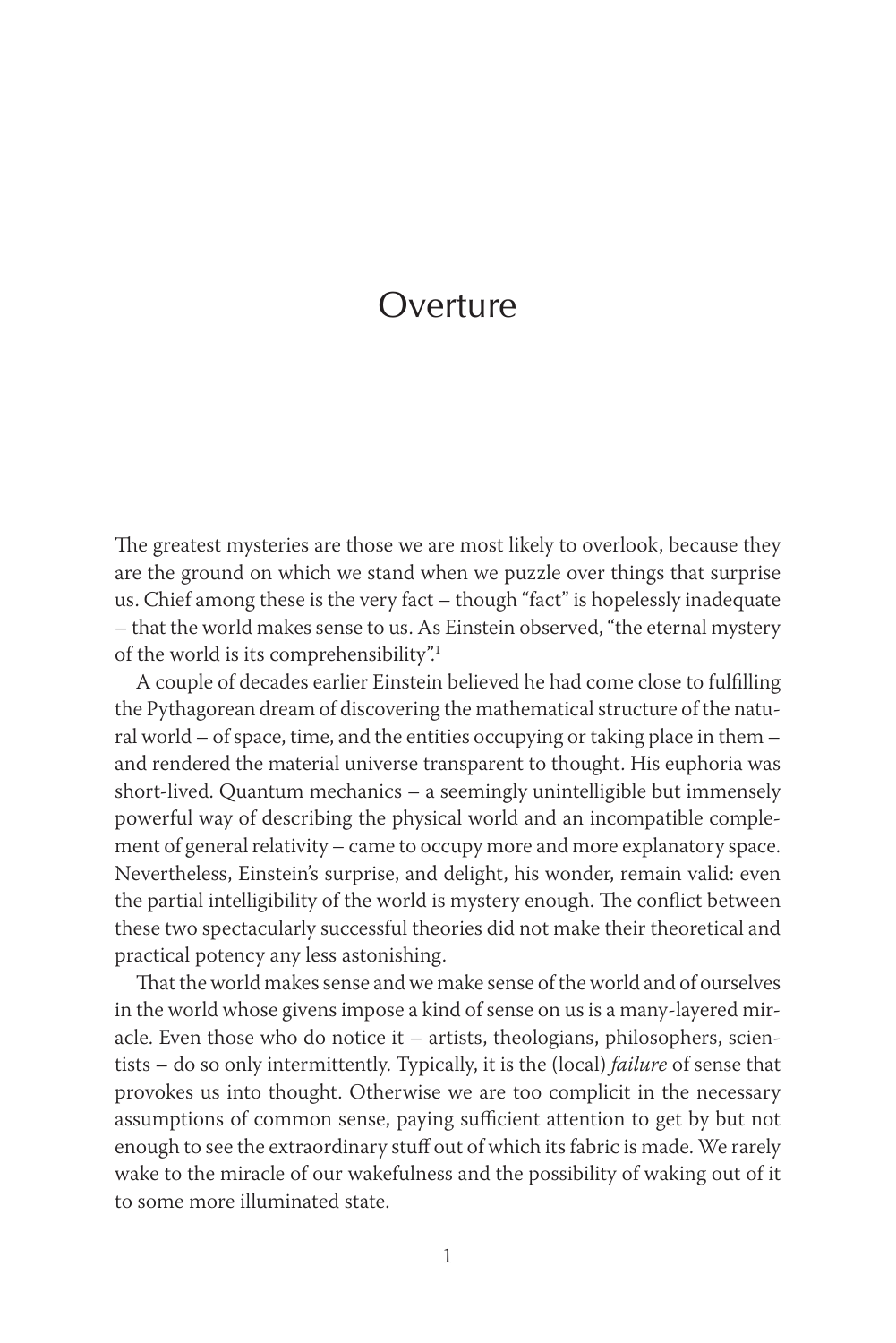Of course, if we did not make moment-to-moment sense of what was going on around us, there would be no "us". Inhabiting an entirely unintelligible world in which nothing could be understood, anticipated, or acted upon with reliable consequences, would be incompatible with inhabiting.

But there is no "of course" even about this. That human existence *requires* a more or less intelligible world simply moves the mystery on. After all, the vast majority of organisms flourish – and act, or at least react – without making sense of the world in the way that we humans do. That A is explained by B is not the kind of thing that bacteria (by certain criteria the most successful organisms) entertain; and at a higher level, the laws of nature as we understand them are beyond the cognitive reach of all but a small subset of *H. sapiens.*  Human flourishing has not for most of the history and prehistory of humanity depended on the kind of gaze that could discern laws connecting the fall of a cup off a table with the clockwork of the solar system, or a theory that folds the gravitational field into the structure of space-time. Man-the-sense-makinganimal therefore remains deeply mysterious and Man-the-Explainer or would-be Explainer of the universe – *H. scientificus –* doubly so.

Let us unpack this a little. We live in a world in which happenings seem to be explained by other happenings: "this happened because of that". We not only observe causes but actively seek them out. We also note patterns, connect and quantify those patterns, and arrive at the natural laws which have proved so empowering, enabling us to predict and manipulate events, to work with and around them, in pursuit of our ends. All of this takes place in a boundless public cognitive space, draws on a vast collective past, and reaches into an ever-lengthening and widening future.

Observed patterns may be exploited as rules to guide or permit effective action. Sense-making makes what happens into a nexus of norms and norms seem to prescribe what *should* happen: they are quasi-normative. There is surprise, even outrage, at the unexpected, as if the material world *ought* to observe its own regularities, notwithstanding that there is no ought in nature.

The extraordinary character of man, the sense-making animal may be highlighted by contrasting the direct and limited "epistemic foraging"2 of a beast looking for the origin of a threatening signal with a team of scientists listening into outer space to test a hypothesis about the Big Bang, having secured a large grant to do so.

The reference to astronomy suggests another way of coming upon the miracle of our sense-making capacity: our ability to discern the laws informing a universe that far outsizes us. You don't have to identify the human mind with the human brain to be legitimately astonished at the disparity of size between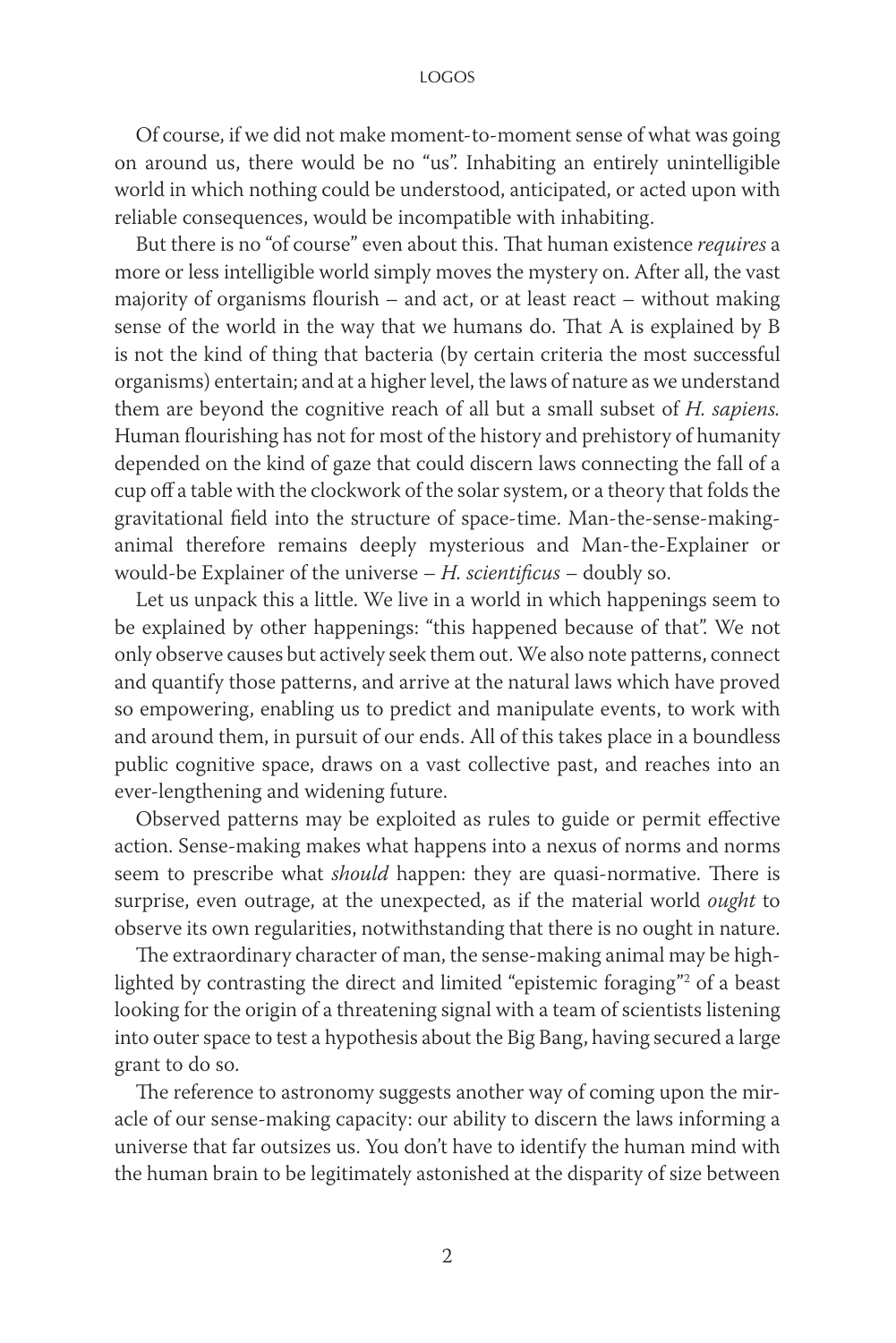## **OVERTURE**

the knower and the known, between what we physically are and what we know. Consider the relative volumes of our heads (4 litres) and of the universe  $(4 \times 10^{23}$  cubic light years). In these less-than-pinprick bonces, closer to the size of the atom than to the size of the universe, the universe comes to know itself as "The Universe" and some of its most general properties are understood.3 The mystery is beautifully expressed by the American philosopher, W. V. O. Quine when he describes his attempt to explain: "how we, physical denizens of the physical world, can have projected our scientific theory of that whole world from our meagre contacts with it: from the mere impacts of rays and particles on our surfaces and a few odds and ends such as the strain of walking uphill".4

That our knowledge and understanding are incomplete does not diminish the achievement. It hardly matters how precise are the figures we arrive at regarding the size or the longevity of the universe. The question "what kind of being must we be to be mistaken over *this*?" is as compelling as the question "what kinds of beings could arrive at this kind of knowledge?". What knower could house gigantic ideas such as "the universe" or (come to that) "life"? These items do not deliver themselves prepackaged as mind-sized miniatures. The cognitive depth these ideas require of us is the same irrespective of whether we have religious or secular outlooks; whether we believe the universe was made or just happened; whether its unfolding is postulated to be driven by a deity or by an intrinsic momentum of change; whether its necessity is represented by mindful Fates or by mindless laws and causes. "God" does not make the order of the universe and our capacity to grasp it any more probable. It is simply another name for that improbability, as we shall investigate in Chapter 2.

Indeed, the intuition that our knowledge is bounded by ignorance, that things (causes, laws, mechanisms, other galaxies) may be concealed from us, that there are hidden truths, realities, modes of being, has been the powerful motor of our shared cognitive advance. We are creatures who cultivate doubt. We have the extraordinary capacity to infer from a mistake in one instance the possibility of being mistaken in a whole class of cases. This, at least as much as our habit of (provisional) generalization and our uniqueness as "the measuring animal", should astonish us. So, too, the fact we can tolerate the extraordinary state of affair that as our knowledge grows, we ourselves, as the objects of our collective knowledge, shrink: our tiny bonces, in galaxies light-years in diameter.

The headline achievements of the human mind, however, are built on lower-level sense-making capabilities that are no less remarkable. Scientific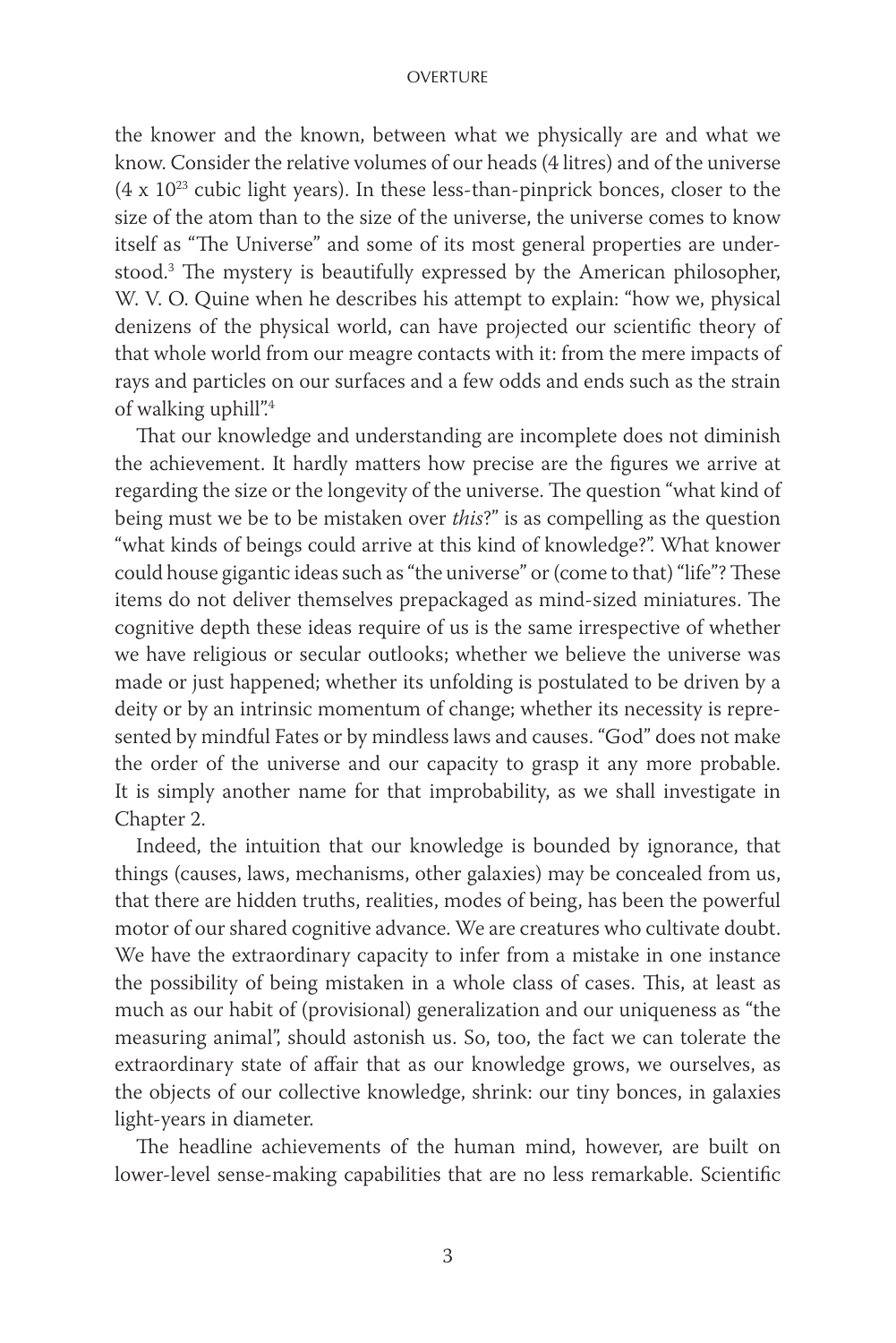inquiry and religious or philosophical speculation are the upper storeys of a mode of consciousness that is awake to a world other than itself. Perception discerns objects that it senses as being incompletely revealed, that it intuits as having intrinsic properties such as density or microscopic structure, operating in the absence of consciousness. Our everyday consciousness inhabits a realm of knowledge and reasons and words that transcend the material circumstances of the human organism. We are aware of *truths* singular, particular, general, universal, and of the perpetual possibility of getting things wrong.

There is a spectrum of sense-making, ranging from wondering what caused that noise over there, to what shapes the order of things, leading up to the ultimate question of why there is anything rather than nothing. The speculative and spectacular sense-making of the scientist is rooted in a many-layered soil of everyday making sense of ourselves, expressed in the coherence of the succession of moments, the narrative of our lives, our plans, supported by the "artefactscape" in which we pass so much of our lives. There are important differences, however, as we shall discuss.

Sense-making is not the product of the individual mind, although this is where it has ultimately to be registered or indeed realized. It is fashioned in the boundless community of minds, woven out of the explicitly joined attention we pay to the world, shared through a trillion cognitive handshakes, overwhelmingly mediated by the languages – words, non-verbal signs, and artefacts – that constitute the fabric of intelligible, known reality.

The present volume is not an exercise in Cartesian "systematic doubt" or in Cartesian certainty, but in surprise; in cultivated, organized, even systematic surprise. It does not provide many answers: it is closer to "Oh!" than to "QED". The exploration will in many places merely be reminders of what we all know about our knowledge. While it will be structured, the structure will be imposed on something that is intrinsically unstructured. What is on offer is not an explanation but merely a description one of whose chief aims is to reinforce resistance to an unsurprised reductionism. The inquiry into how it is we make sense of things seems always to lead on to higher-order sense-making that requires explanation.

Chapter 1 "Seeing the Sense-Making Animal" attempts to scope the territory. I will trace some of the paths between sense-experience and the higher sense-making Einstein felt to be mysterious. The chapter shall not follow the conventional curriculum of theories of explanation and philosophies of science. I shall not separate and adjudicate between teleological ("to what end"), functional ("serving what function"), reductive ("A boils down to B"), and psychological explanations of phenomena. Nor shall I examine the relations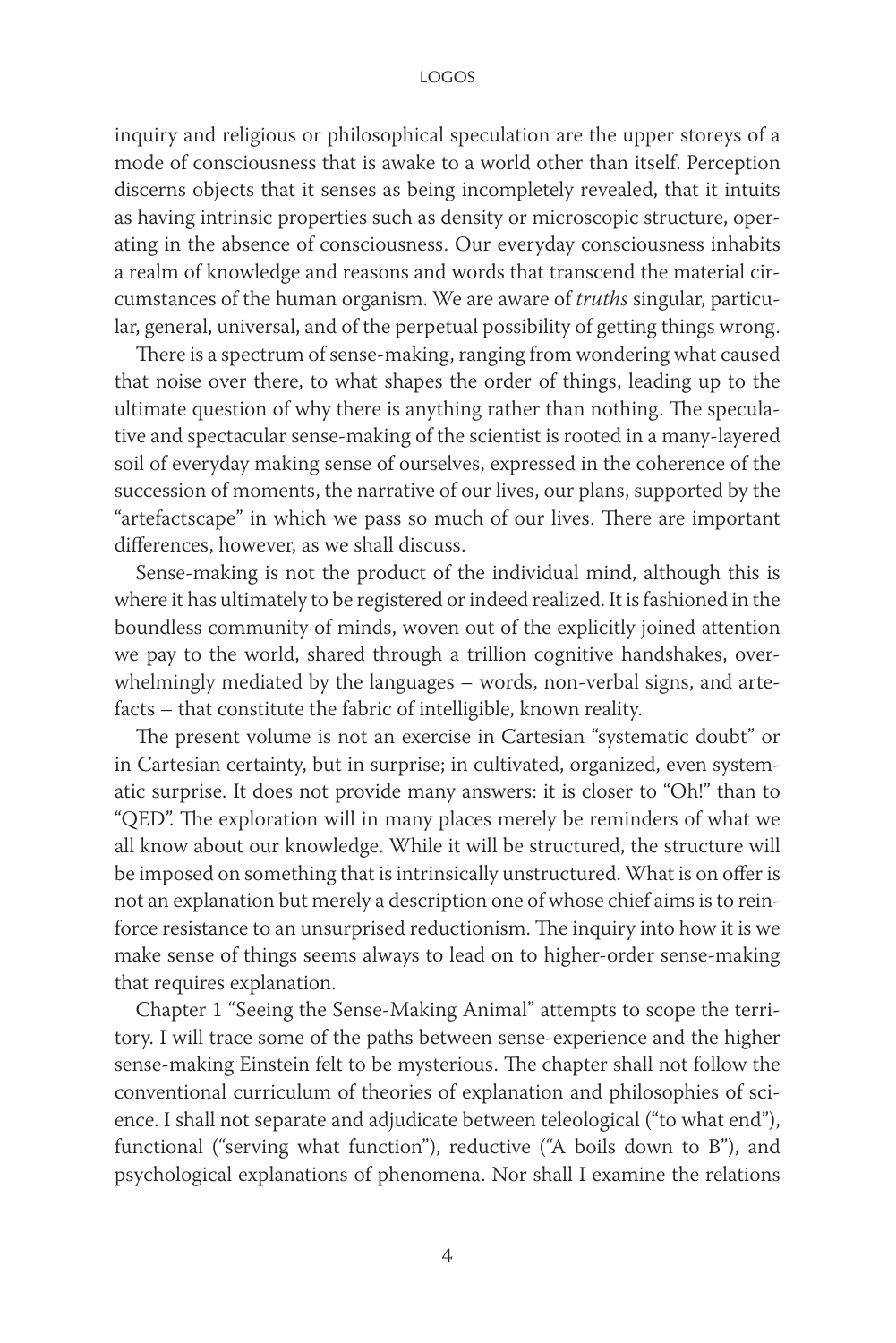## **OVERTURE**

between the invocation of causes, laws and entities such as elementary particles and forces, as instruments of sense-making. Nor, again, shall I discuss the relationship between the explanatory power and truth of explanations, or the contrast between anti-realist and realist accounts of explanation. This is not only because I have nothing original to say about these matters but also (and more importantly) because the purpose of this chapter is to dig into the many layers of cognitive soil out of which particular and general explanations arise.<sup>5</sup>

In the next chapter, "*Logos*: A Brief Backward Glance", I will glance at a few of the most influential prescientific stories humans have told themselves in their endeavour to make sense of the fact that the world is to an astonishing degree intelligible to us. My potted, potholed, history will be anchored to a term that seems to gather up much that is central to our inquiry in its voluminous denotative and connotative folds: *Logos.*

The next two chapters look at two ways of accounting for our ability to make sense of the world. In Chapter 3 "Deflating the Mystery 1: Putting the World Inside the Mind", I examine the idea, most closely associated with Immanuel Kant, that we understand the natural world because the laws of nature that structure our experience originate *within* our understanding. In Chapter 4 "Deflating the Mystery 2: *Logos* as Bio-*Logos*" I offer a critical examination of the contrary view: that the world is amenable to our understanding because understanding has been shaped by the material world in such a way as to ensure our survival.

Having set aside these attempts at demystification I return to the task of clarifying the challenge of making sense of the fact that the world makes sense. Chapter 5, "The Escape from Subjectivity", highlights the perspectival and parochial nature of the awareness from which understanding necessarily takes its rise, given that we are embodied, and the miracle of our transcendence of those limits. This sets the scene for the examination in Chapter 6, "Thatter: Knowledge", of the essential nature of knowledge and the realm of "thatter", in which we are immersed and in relation to which we conduct much of our lives. The very nature of knowledge presupposes, at least on a realistic account, that it is about something other than, and independent of, itself. Consequently, there has to be an irreducible gap between our minds and the universe of which we are mindful. The gap is between two relata: the knower and the known. Chapter 7 "Senselessness at the Heart of Sense" examines the necessary residual opacity in the two protagonists. The final chapter "Towards a Complete Understanding of the World?" gathers up several threads of the inquiry. It problematizes the idea of progress in understanding and addresses the inescapable limits to the intelligibility of the world. The